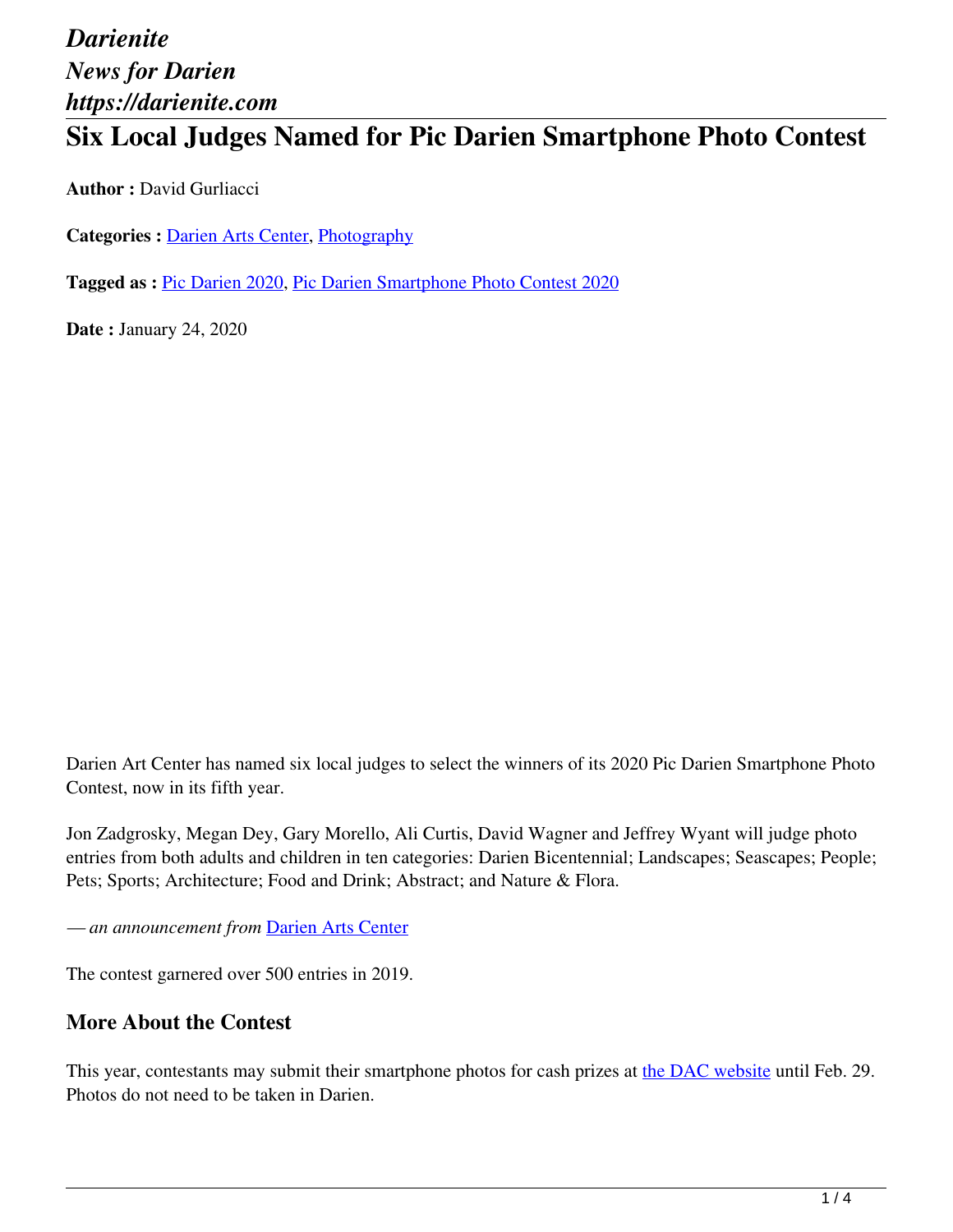The contest is open to all; there are no age restrictions and contestants are not required to live in Darien. As in previous years, the contest will be judged blindly, without the judges knowing the identity of the contestants.

Participants may enter Pic Darien either as a student (ages 17 and under) or as an adult (ages 18 and over). Fee to enter the contest is \$10 per photo. Contestants may enter multiple times.

First place cash prizes (\$100) will be awarded to students and adults in all categories. Winners will be notified in April and all entries will be showcased in the 2020 PIC DARIEN slideshow.

To find out more about the Pic Darien contest, visit darienarts.org or call (203) 655-8683. The DAC is located at 2 Renshaw Road, behind the Darien Town Hall.

#### **The Judges**

**David M. Wagner,** proprietor of Sipstirs Fine Wines in Darien is judging the Food and Drink categories.

He brings more than 14 years of experience in the industry, serves on the board of Darien Chamber of Commerce, and partners with many local businesses to foster a close-knit community.

**Jeffrey Wyant**, an award-winning photographer, filmmaker, and TV producer, is judging the Abstract,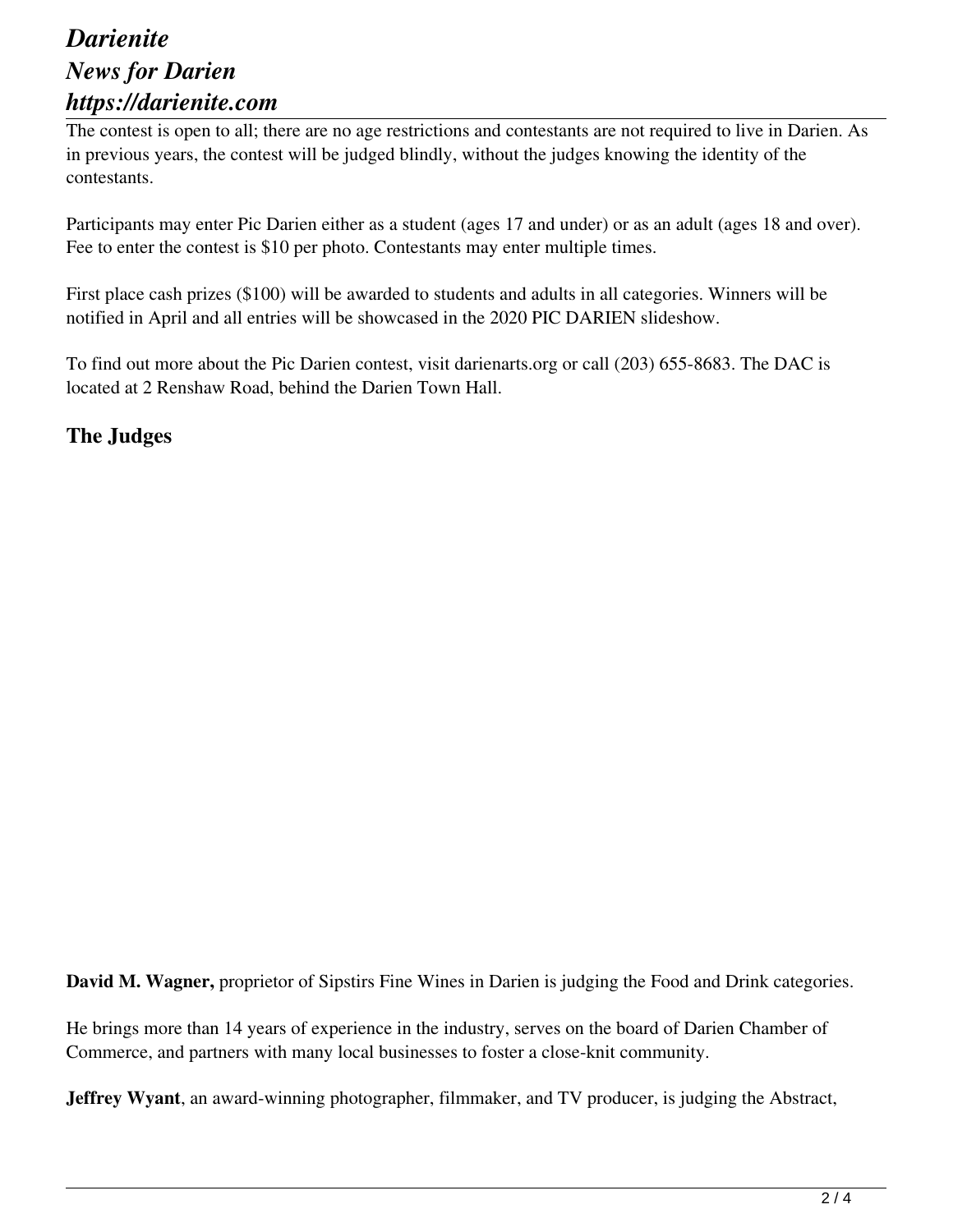Architecture and Nature & Flora categories. Jeff has written and directed over 200 national TV commercials, and has produced daily and weekly TV shows, as well as top-rated syndicated specials.

Wyant's clients have included Showtime, Hearst Communications, BET, ABC/Disney Home Entertainment, RCA Records, The Humane Society of the United States and Entertainment One.

His productions have won gold, silver, and bronze medals at the New York International Film Festival, in addition to other awards. As a volunteer, Jeff has donated considerable time and talent to the Darien Arts Center and has been the judge for PIC Darien 2018 and 2019.

**Ali Curtis** is a freelance art producer and is judging the Landscapes and Seascapes categories.

She began her career in NYC working in advertising agencies, commissioning some of the world's most celebrated artists and photographers on behalf of world-class brands, ranging from fashion to technology.

Her vast body of award-winning work includes still photography, illustration, design, social media, experiential, video, animation, and live-action film production.

**Megan Dey**, a professional photographer for over 20 years, is judging the People and Pets categories.

Dey's professional life is focused on capturing moments that express the essence of the people she photographs.

Her work allows for the preservation of a moment in the lifetime of her clients. Her understanding of the nuances and challenges in capturing images of pets and people, make her a skilled judge of this smartphone photography category.

**Rev. Gary Morello** is judging the Sports category. Morello spent his formative years on the field playing football and baseball, with experience playing college football for Rensselaer Polytechnic Institute.

He currently expresses his love of sports in his role as a part of the Darien Football coaching staff, as a Certified Indoor Cycling Instructor and Field Ambassador for the Fellowship of Christian Athletes (FCA).

Gary knows how quickly events move on the field and has a great eye for those moments that define a game or a play.

**Jon Zagrodzky** is judging the Darien Bicentennial category. He has shared his extensive skills and time with